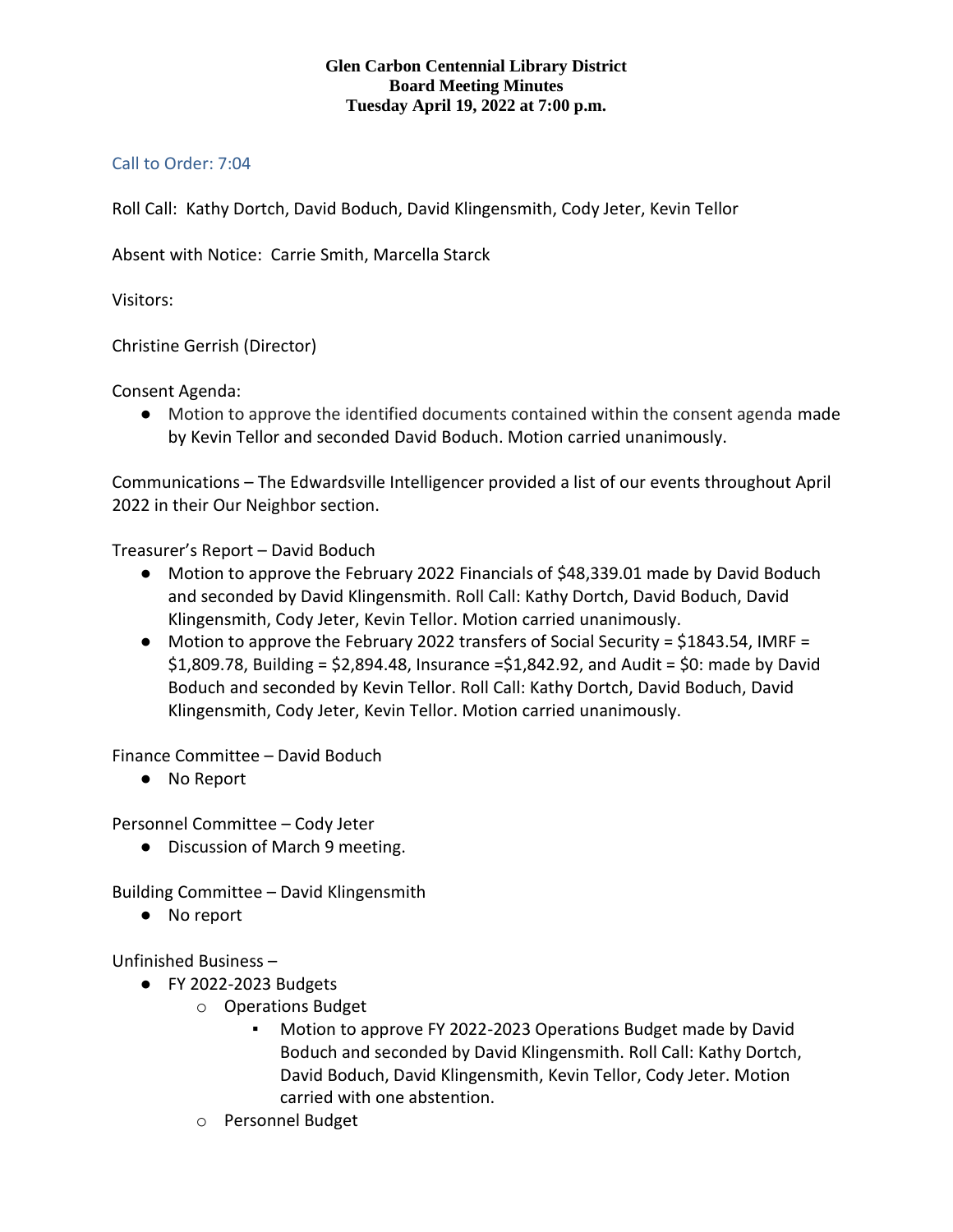## **Glen Carbon Centennial Library District Board Meeting Minutes Tuesday April 19, 2022 at 7:00 p.m.**

Motion to approve FY 2022-2023 Personnel Budget made by David Boduch and seconded by Kevin Tellor. Roll Call: Kathy Dortch, David Boduch, David Klingensmith, Kevin Tellor, Cody Jeter. Motion carried with one abstention.

New Business –

- Increase in Monthly Lazerware Costs
	- $\circ$  Motion to approve increase of monthly cost from Lazerware to \$106.00 for the remainder of fiscal year made by Kevin Tellor and seconded by David Boduch. Roll Call: Kathy Dortch, David Boduch, David Klingensmith, Kevin Tellor, Cody Jeter. Motion carried unanimously.
- Exhaust Fan Replacement
	- o Motion to approve exhaust fan replacement for \$500 made by David Boduch and seconded by Kevin Tellor. Roll Call: Kathy Dortch, David Boduch, David Klingensmith, Kevin Tellor, Cody Jeter. Motion carried unanimously.
- Special Hours for Polling on June 28, 2022.
	- o Motion to approve special election hours on June 28, 2022 made by David Boduch and seconded by Kevin Tellor. Motion carried unanimously.
- General Policy Review
	- o Computer Use Policy\*
	- o Internet Policy\*
	- o Laptop Checkout Policy\*
	- o Social Network Policy
	- o 3-D Printing Policy
	- o Mobile Hotspot Policy
	- o Photocopy Machine Policy\*
		- Copyright Restrictions section removed
	- o Banking Policy
	- o Petty Cash Policy\*
		- Change Petty Cash policy to once fiscally
	- o Purchasing Policy\*
	- o Credit Card Policy
	- o Credit Card Machine Security Policy
	- o Non-Funding Clause Policy
		- Motion to approve updated General Policy Review made by Kevin Tellor and seconded by David Boduch. M

Topics for Future Discussion –

- Change time of Library Board Meeting.
- Roof replacement.

Adjournment –